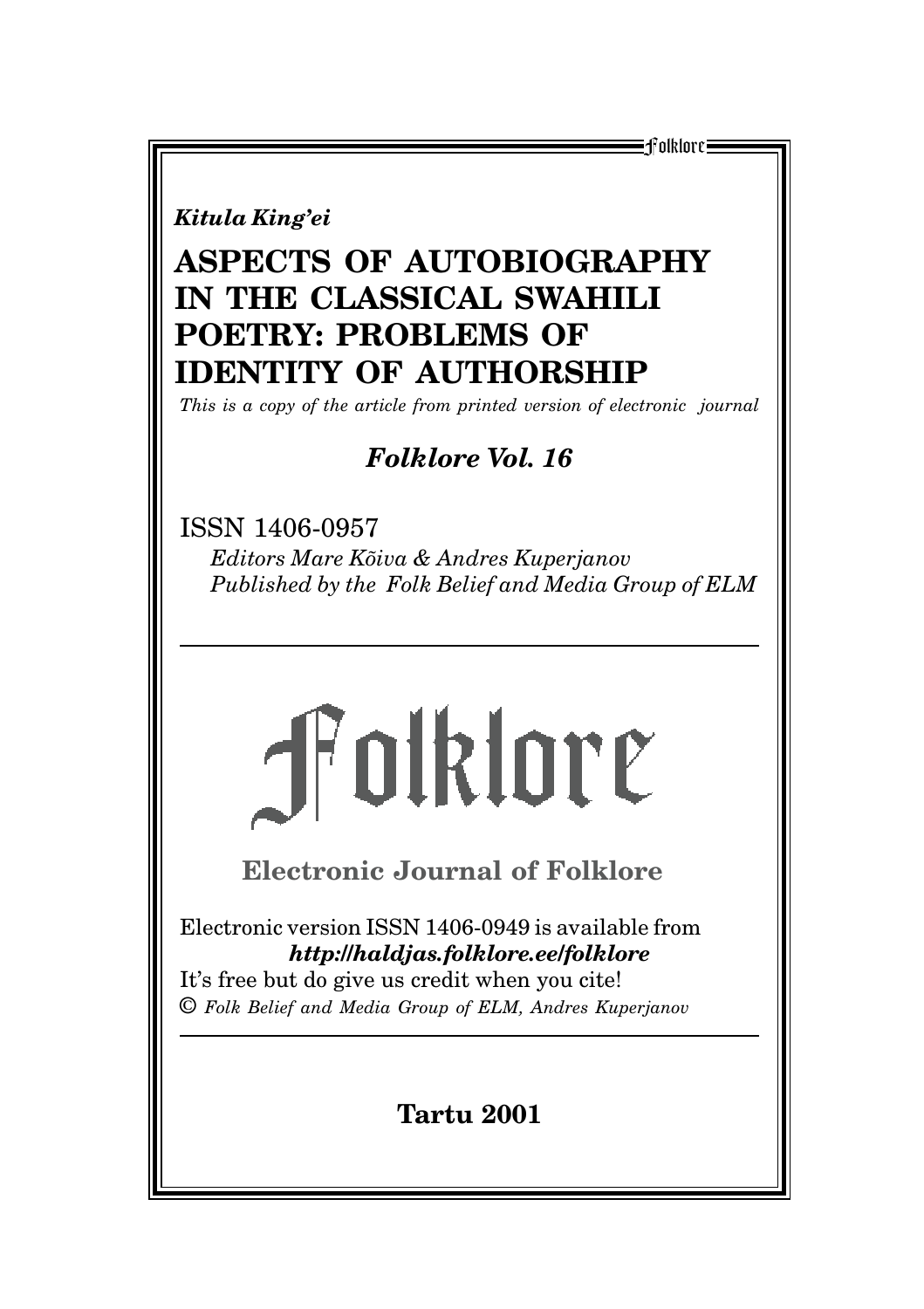# **ASPECTS OF AUTOBIOGRAPHY IN THE CLASSICAL SWAHILI POETRY: PROBLEMS OF IDENTITY OF AUTHORSHIP**

*Kitula King'ei*

### **IDENTITY AND AUTHORSHIP**

Folklore studies have fairly often put the study of performance techniques and topics before that of the individual artist and his or her relationship with audience, and the least researched area seems to be that of authorship. This tendency has resulted in the development of the mistaken belief that folklore is either communally produced or of anonymous authorship (Dégh 1969: vii-viii). The current article seeks to dispel this erroneous notion by using textual evidence to construct the identity of authorship in a sample of classical Swahili epics.

Apart from common culture, religion, geographical territory and history, the Waswahili people of the East African coast also share the rich language Kiswahili (Alien 1993: 1). This is also the language that bards have used to create one of the oldest and best established oral and written literary traditions in Africa. However, information on the leading authors of the classical Swahili poetry and texts is at best scant. As Knappert (1979: 1) notes:

*learned treatises on Swahili society in centuries and a series of erudite essays critically assessing the works of the authors [---] is lacking. More research is called for in order to discover new materials or make more headway in shedding new light on the authors and their contemporaries.*

The Arabic medium in which these texts were composed prior to the 19th century and their Islamic background and inspiration were further obstacles that made it rather difficult for the Western critics to understand and analyse this literature. Their work appears even more difficult because of the archaic form of Kiswahili (Kingozi)

87 *http://haldjas.folklore.ee/folklore/vol16/swahili.pdf*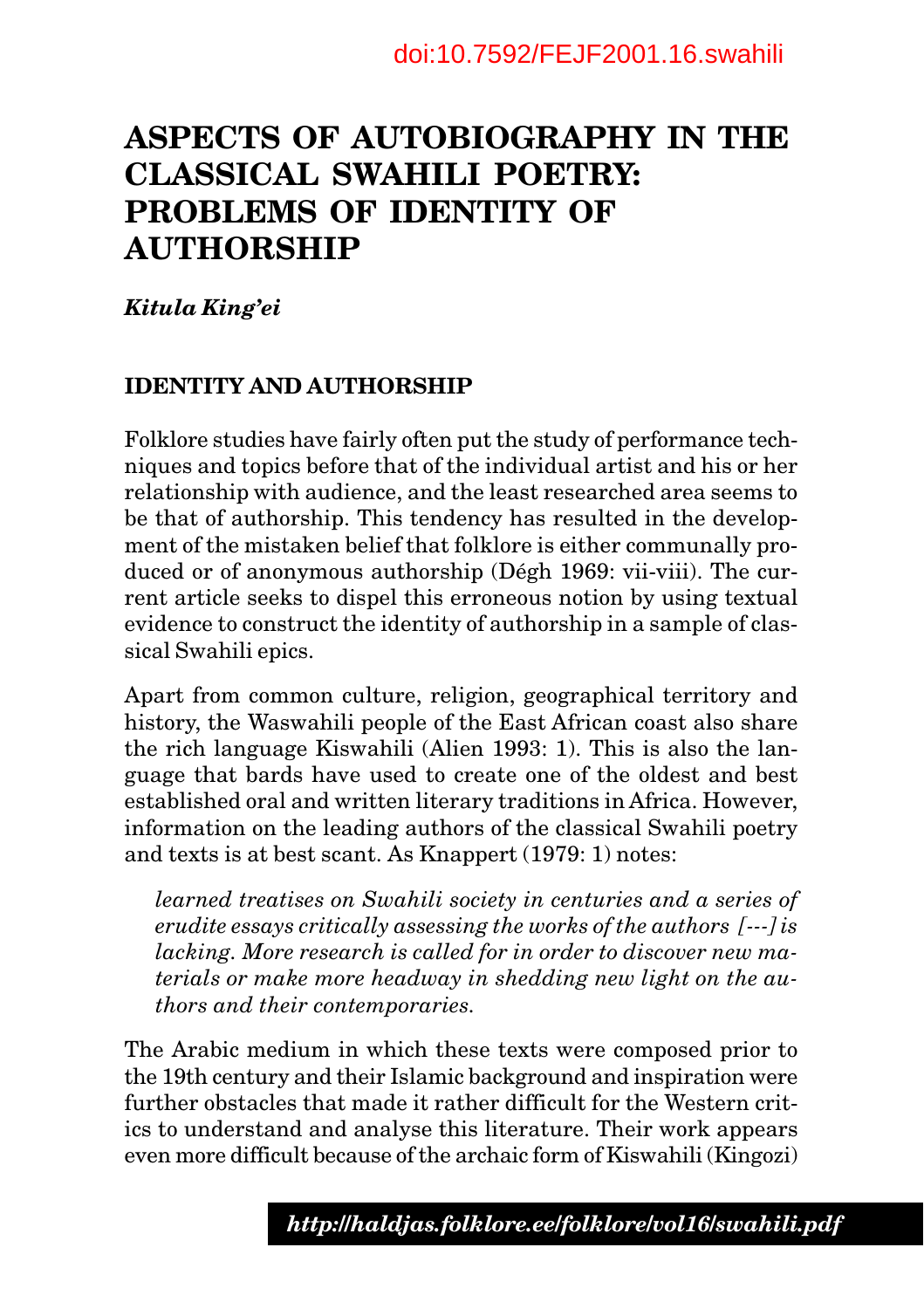used in the majority of older epics. The biggest problem that confronts anyone translating or interpreting the epics is the great number of dialects employed and lack of glossaries for poetry ( cf, e.g. Knappert 1971: xv). The above-mentioned linguistic, doctrinal and cultural difficulties often force critics of classical Swahili epic poetry to take recourse in other Swahili epics as well as neighboring Bantu languages and traditions, with the alternative course of action being trying to infer the meaning of archaic Swahili words from their contexts of use.

Needless to state, overt reliance on oral tradition for biographical data about authors often yields varied and unreliable results. Yet more than seldom this is the only source available. This article attempts to show that even though details of the identity and authorship are almost non-existent in classical Swahili poetry, it is nevertheless possible to derive such information from the text. There are biographical and autobiographical pointers, albeit weak, to the identity of the poet or poetess as well as target audience and the social circumstances of composition. In the current paper I want to discuss this on the example of the famous Swahili classical poets Fumo Liyongo, Seyyid bin Ali bin Nassir (1720–1820), Muyaka Haji bin (1776–1840) and Mwana Kupona (d. 1860). Epics discussed here have also been written down; since the 17th century advent of Islamic religion and education to the East African coast, Swahili poets have been able to write. This expanded their view of their language and tradition (Ryan 1981: 524). Thus the Swahili oral traditional folklore hitherto derived from the verbal word in songs, idioms and poetry was now transformed into the literary medium (Liyongo 1972: x).

### **DEFINITION OF BIOGRAPHY IN FOLKLORE**

A biography is traditionally regarded as a form of non-fictional literary study of an individual's life. Such a work may be either a personal account of one's own life (autobiography) or a historical account narrated by someone else (biography). In the latter sense, historical details become central in the work as we are dealing with primarily a selective ordering and reinterpretation of materials both from written and oral sources. This process is based on research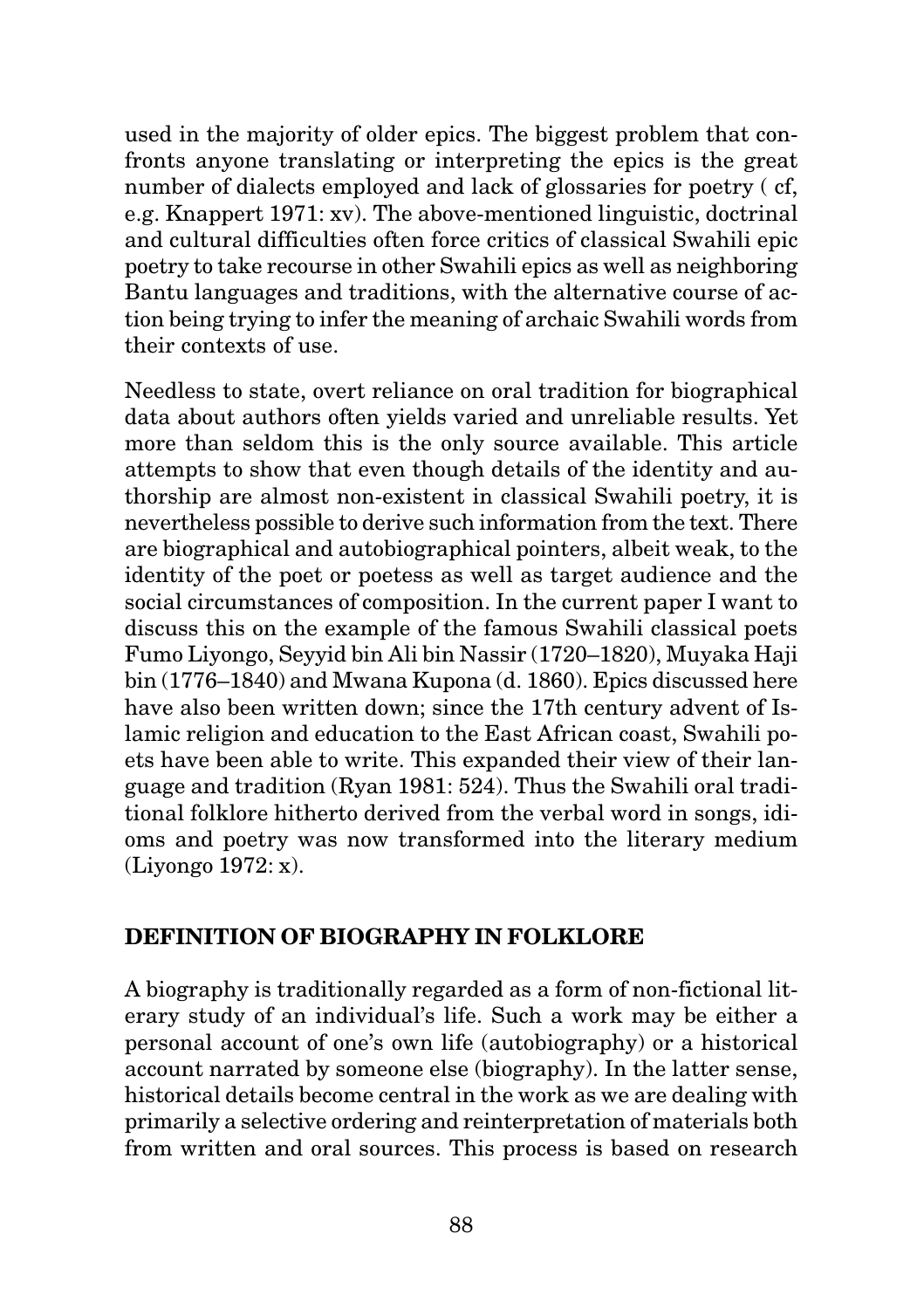and since it seeks to convey a sense of individuality and significance of the subject through sympathetic inclination of details it can also be regarded as an aspect of creative and imaginative literature rooted in the folklore tradition (Encyclopaedia Britannica 1993: 222). This paper considers both views on biographical detail in the Swahili classical epic poetry.

## **FUMO LIYONGO**

This ancient Swahili hero Liyongo is perhaps the most famous character in Swahili classical poetry. His songs are recorded in many manuscripts including Alien (1971) and Kijumwa (1913). About Liyongo's physique we are told that he was an unusually huge man, even so that he could not be compared to any other human.

| Liyongo kitamakali   | Liyongo grew up            |
|----------------------|----------------------------|
| Akabalighi rijali    | Into a strong young man    |
| Akawa mlu wa kweli   | He became a real man       |
| Na haiba kaongeya.   | He became more beautiful   |
| Kimo kawa mrefu      | He grew tall               |
| Mpana sana mrefu     |                            |
|                      | Huge and tall              |
| Majimboni yu maarufu | Famous throughout the land |
| Watu huya kwangaliya | People came to know him    |

Apart from the exaggerated physical features, Liyongo is also described as humble, respectful and obedient. Although the ruling Sultan was oppressing him, Liyongo responds positively and urgently when the ruler invites him to visit Pate City. He obeyed both man and God.

| Na Liyongo akajibu   | And Liyongo answered |
|----------------------|----------------------|
| Kwa hishima na adabu | Respectfully         |
| Nitakuja kwa karibu  | And with honour      |
| Nitwiiye maulana     | I swear this to God  |
| (Ibid.: 26)          |                      |

The mystical powers and supernatural abilities of the hero Liyongo are outlined in many episodes in the epic. For instance, he is able to outsmart Wagulla warriors who trick him into climbing a Mukoma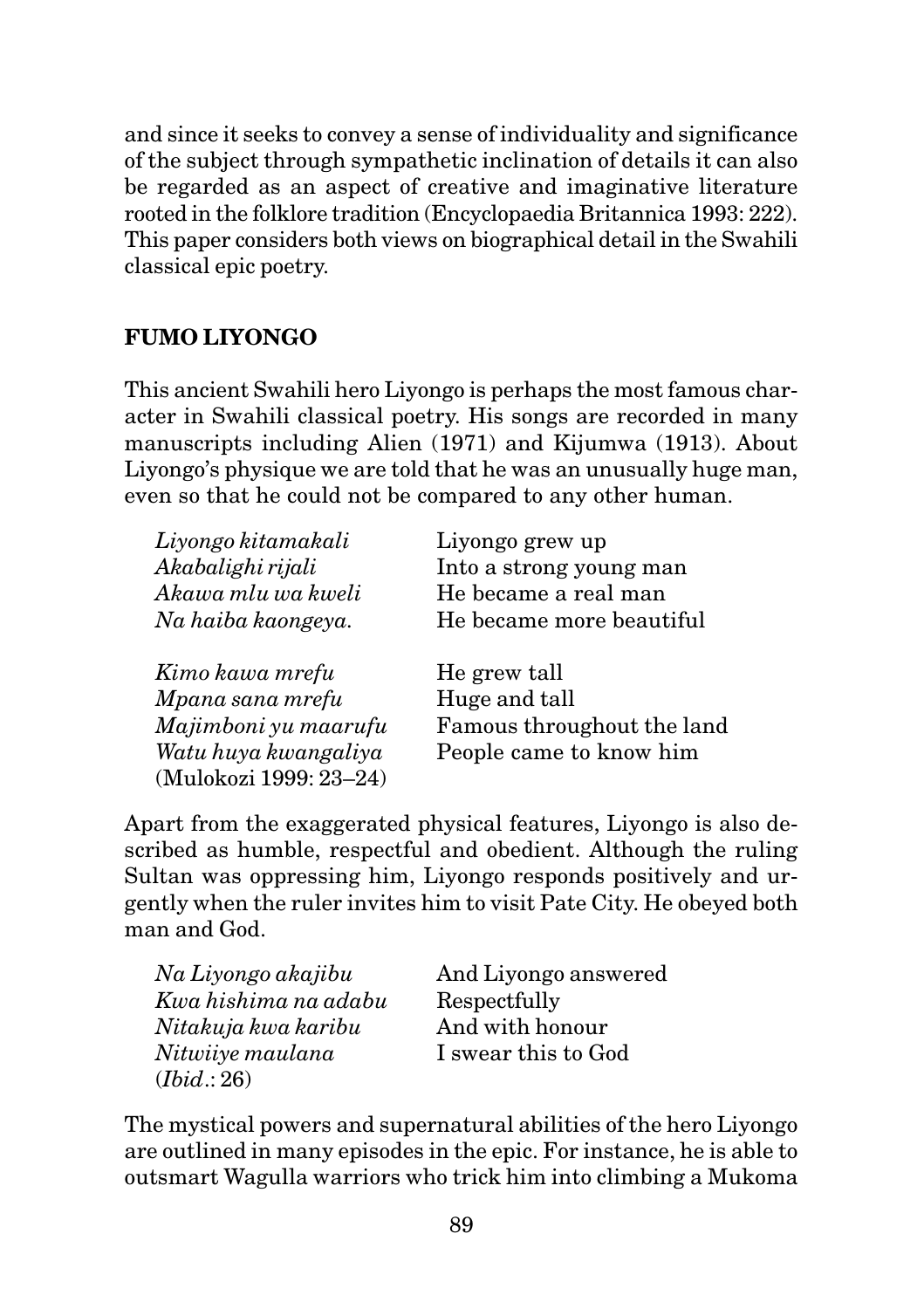tree intending to shoot him. Likewise, he tricks jail guards and escapes from prison by cleverly using his gift to sing and dance. Finally, the popularity of Liyongo as a protector of his community is widely highlighted.

| Liyongo silaha yetu    | Liyongo is our weapon            |
|------------------------|----------------------------------|
| Kwa wuste khasimu zetu | Against all our enemies          |
| Alikuwa ngao yetu      | He was our shield                |
| Wute wakinena haya     | All people said this             |
| Mui walisikitika       | The entire city was in mourning  |
| Hakuna wa kutosheka    | There was no exception           |
| Kwa Liyongo kutoweka   | They mourned the loss of Liyongo |
| Imeanguka paziya       | The curtain had fallen.          |
| (Ibid.:57)             |                                  |

In the last three stanzas, the poet reveals the particulars of Liyongo, the subject of his biographical epic, *Utendi wa Liyongo* ('The epic of Liyongo')

| This is the story of Liyongo          |
|---------------------------------------|
| Who was born at Siu                   |
| When he visited his son at Pate       |
| There he met his death                |
| And his son lived at Rasini           |
| A village in Shaka, get it clearly    |
| An ancient city                       |
| One of the greatest towns of the time |
|                                       |

## **SEYYID ALI BIN NASSIR (1720 –1820)**

The most famous work by this Lamu poet is *Inkishafi* (Hichens 1939) and *Takhmis ya Liyongo.* Using an extremely impersonal style and language, the poet concludes the epic of *Inkishafi* by giving thanks to God and interceding for the blessing of his audience; the text contains no mention of the poet's identity:

*Sasa takhtimu-, tatia tama* I will now stop and put an end to thepoem *Atakaofuata na kuyandama* Whoever reads and follows it will be blessed by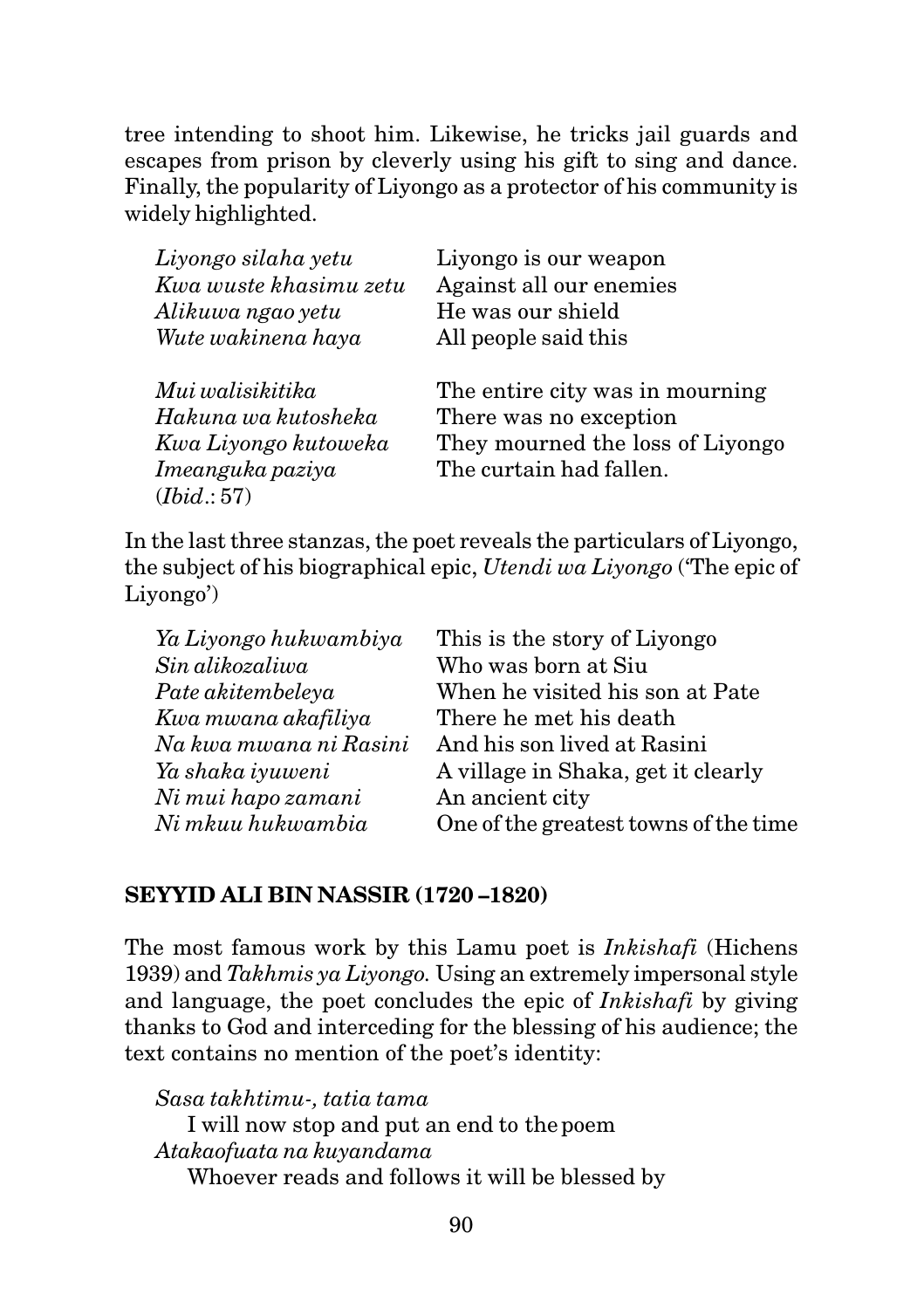*Tapata khatima na rnwisho mwema* God even unto death we pray oh God that you *Rabbi, hukuomba, tujaaliye*. may bring this to pass for us. *Rabbi, mrahamu,, mwenye kutunga* Oh Lord, bless the post who composed *Na mezokhitimu, mja malenga* Up to the end here, a humble being *Sala na salamu, nizao kinga* May peace and mercy attend to them (Hichens 1939: 104)

However, in *Takhmis ya Liyongo* Nassir seems to have relied heavily on oral songs about the popular hero Fumo Liyongo: he uses the archaic Kiswahili dialect Kiongozi and words from his native Kiamu dialect. There are no hints of authorship until at the very end of the poem where the poet signs off by revealing his name and qualification as a poet.

## **MUYALA BIN HAJI (1776–1840)**

As is the case with other classical Swahili poets, information on the life of Muyakan bin Haji (also called Muyakan bin Ghassany – see Hichens 1940) is both scanty and disjointed. He is traced to have lived between 1776 and 1840.

According to Hichens (1940), Muyaka came from a poor family. This can be concluded also from a poem in which the poet bids farewell to his wife as he heads south to Pemba island on a trading trip (see *Kwa heri mwana kwa heri* in Hichens 1940: 108, 264). The poet says he will travel on a small canoe made of a hollowed-out log and a sail of cloth and ropes – an indicator of poverty. He persuades the wife to be brave because even though their condition is humble, nothing is impossible if only they have faith and hope for a better future. This theme of hope in the power of God the Provider runs through all Muyaka's poetry. For example in the poem *Wa mbili havai moja* 'He who has two can not use only one' (Hichens 1940: 256) states that a rich person cannot live like a poor one and *vice versa*; *Licha Kifupa kifupi* 'Let alone a lean piece of bony meat' (Hichens 1940: 4) carries the meaning that one should stick to a lean and bony piece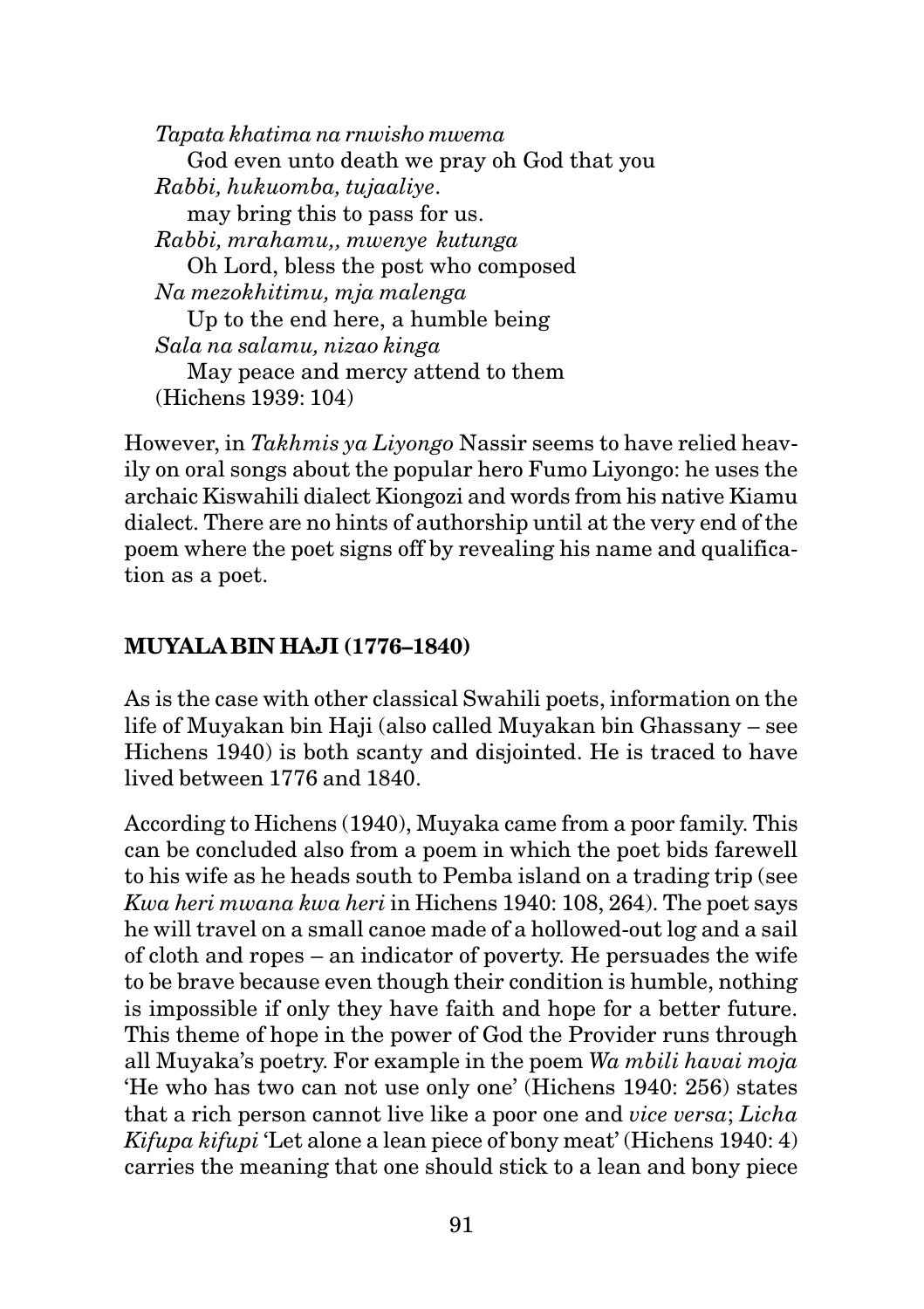of meat even if fatty meat could be obtained with the cost of bearing an insult (Muyaka was obviously insulted by a butcher from whom he asked for credit). The majority of Muyaka's poetry is dedicated to the moral values of the religious and social attitudes and practices of his time; very little of the poet's work concerns his personal life.

The socio-political situation of Mombasa in Muyaka's time is captured in the works of the poet. For example, the traditional Swahili royal cities are referred to by their historical names: Gongwa la Mkisi, or Gongwa la Mwana Sururu (Royal city of the queen of Mombasa), and Zinj ya Mwana Aziza (Zanzibar, the city of Queen Susuru). Similarly, the expression *Kiwa Ndeo* 'island of pride' is used to refer to Lamu whose rulers, artists and fighters thought themselves invincible.

Muyaka also depicts the historical battles between the Swahili towns of Lamu, Pate, Zanzibar and Mombasa as well as battles against invaders – the Oman Arabs and the Portuguese. For instance, the poem *Ngome* elaborates on the relationship between the local Swahili community of Mombasa and the ruling Mazrui administration whose main military, residential and official seat was Fort Jesus, built by the Portuguese in the 1490s. Inter-city wars are commented on in many poems, e.g.:

(a) *Kongowea Ja Mvumo* (Also called *Mwina wa chiza* 'A dark hole') (b) *Ndiswi Nyali kuu* 'We are the residents of Nyali Kuu' (c) *Gongwa* 'Fort' (d) *Vikija mtavimeza* 'Will you fight the war?'

The cultural set-up of Mombasa, including dress code and food is also alluded to. Muyaka has composed many memorable poems outlining the popular dishes of the time and even where some of the food was imported from. One of the best examples of such poems is *Itakapokukutana*:

*Ai ngano na samli, viliwa vyema khiyari* Oh, wheat and *ghee*! Delicious selected food *Vitu viawavyo mbali, Renu na Baunagari* Things imported from far lands, Portugal and India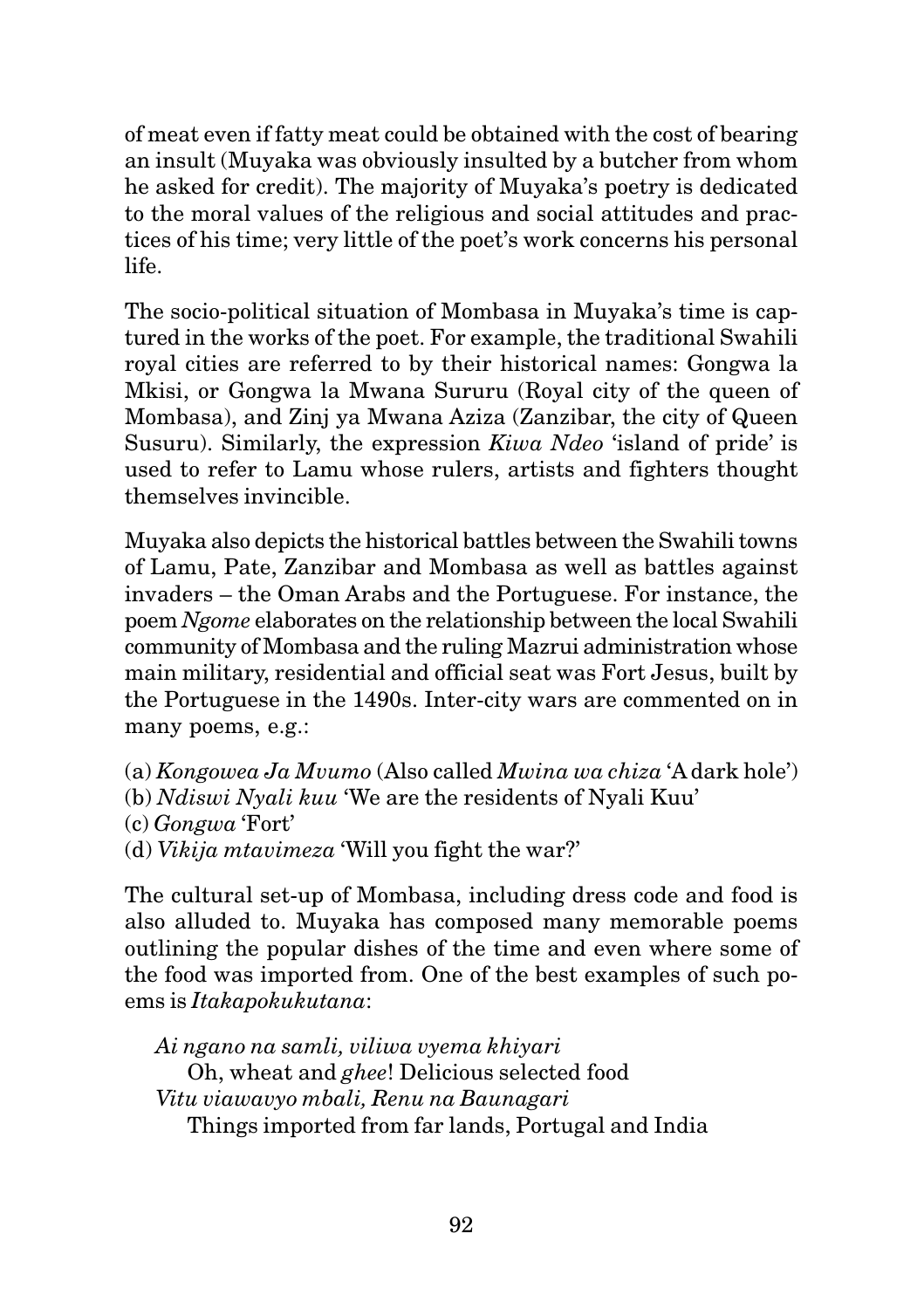*Apao mwende akari, mola humjazi kheri* He who shares a little with fellow beings, God blesses him with bounty

*Ai ziwa na sukari, itakapo kukutana*

Oh milk and sugar! When the two are used together.

### **MWANA KUPONA**

Perhaps the only known classical Swahili epic composed by a woman is *Uandi wa Mwana kupona,* a popular and one of the most widely studied epics of the Swahili epic tradition (Alien 1971: 55). The text of the poem provides some details about the author. From the first stanza we learn the author has a daughter to whom the poem is addressed:

| Negema wangu binti  | Come near me, my daughter    |
|---------------------|------------------------------|
| Mchachefu wa sanati | I am unworthy of God's award |
| Upulike wasiati     | Listen to my advice          |
| Asa ukazingatia     | May be you will follow it    |

We also gather that the author wrote the poem when she was still ill, having fallen sick more than a year ago:

| Maradhi yamenishika         | I have fallen ill                    |
|-----------------------------|--------------------------------------|
| Hata yametimu mwaka         | It is a year now since I became sick |
| Sikupata kutamka            | I have not taken time                |
| Neno lema kukwambia.        | To offer you advice                  |
| (Sheikh & Nabahany 1972: 1) |                                      |

It is in the fifty-second stanza where the reader discovers the author of the epic is a woman.

| Alinioa babako        | Your father married me         |
|-----------------------|--------------------------------|
| Kwa furaha na kicheko | In a joyous ceremony           |
| Tusondoleane mbeko    | We respected each other        |
| Siku zote twalokaa    | All the days we lived together |

And in the fifty-fourth verse, it is revealed that the husband of the poetess has since died:

| Yalipokuya faradhi | When his fate came       |
|--------------------|--------------------------|
| Kanikariria radhi  | He blessed me repeatedly |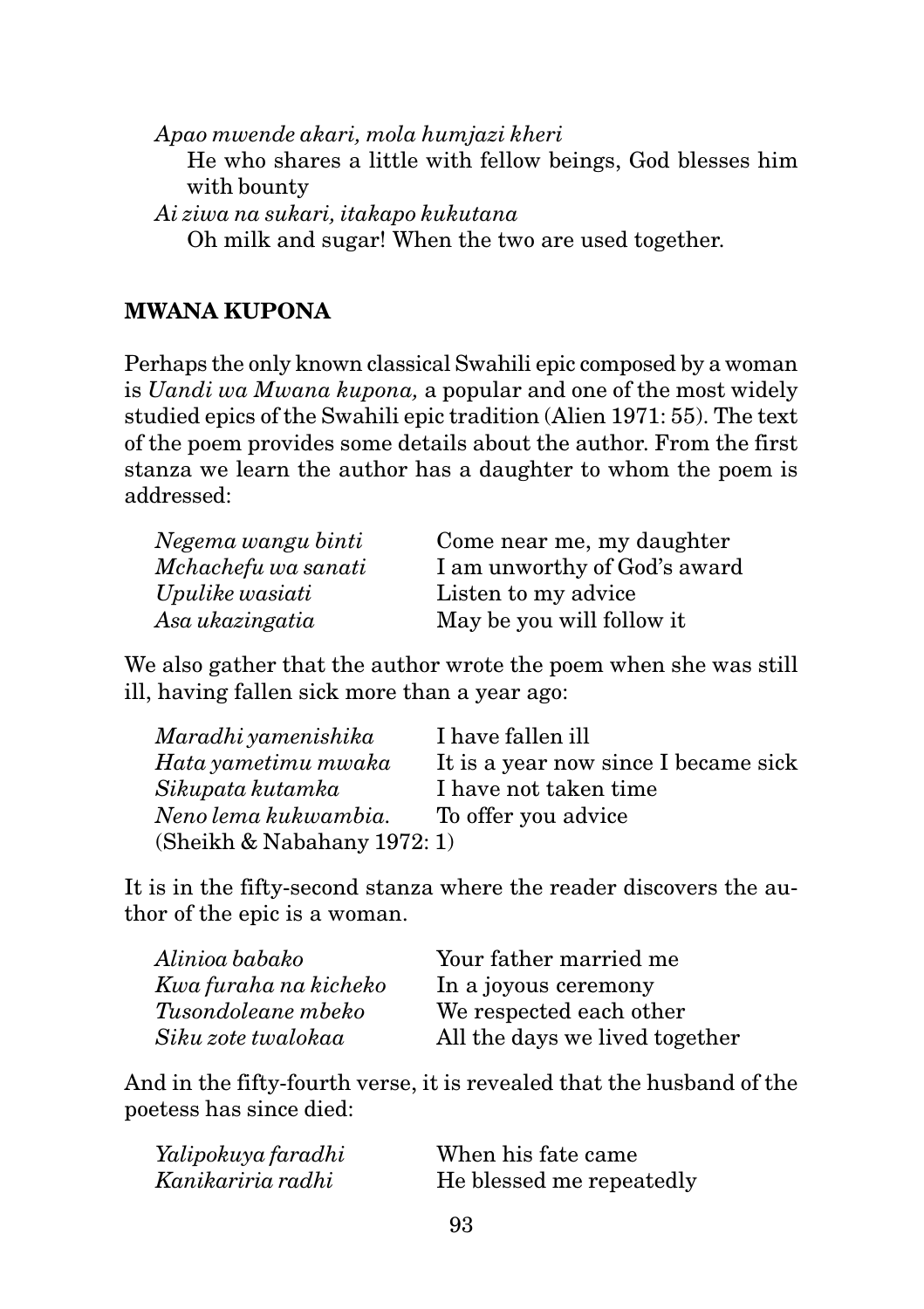*Kashukuru kafawidhi* He thankfully and peacefully died *Moyo wangu katoshea* And I was contented in my heart (Sheikh & Nabahany 1972)

However, the reader of this epic has to wait till the very end to learn the name of the poetess and date of the epic's composition.

|                        | Mwenye kutunga nudhumu The composer of this work |
|------------------------|--------------------------------------------------|
| Ni gharibu mwenye hamu | Is a sorrowful widow                             |
| Na ubora wa ithimu     | The worst of her sins.                           |
| Rabbi tamghufiria      | The lord will forgive                            |
| Ina lake mufahamu      | Her name, take note                              |
| Ni mtaraji karimu      | She is                                           |
| Mwana kupona mshamu    | Mwana Kupona Mshamu                              |
| Pate alikozaliwa       | Born at Pate                                     |
| Tarikhiye kwa yakini   | The date                                         |
| Ni alifu wa miyateni   | of the poem                                      |
| Hamsa wa sabini        | is 1275                                          |
| Hizi zote hirijia      | A.H. (ca 1858)                                   |
|                        |                                                  |

#### **CONCLUSION**

In this article I have treated poetic epics composed by Liyongo, Muyaka, Nassir and Mwana Kupona, using them as representatives of their time and creators and disseminators of the popular Swahili epic tradition. Considering the circumstances in which these epics emerged, developed and spread as well as their target audience, one must acknowledge that a deeper understanding and appreciation of this material can only be gained through exploration of their socio-linguistic and historical context.

The scarcity of biographical literature in Kiswahili tradition has already been stressed. Obvious difficulties in placing the personality or character of an individual poet is obvious. However, the purpose of this paper was not to indicate this imminent gap, or to discuss the life and work of any particular classical Swahili poet. The aim was rather to call attention to existing textual evidence in these early poetic compositions that may be used to denounce or debunk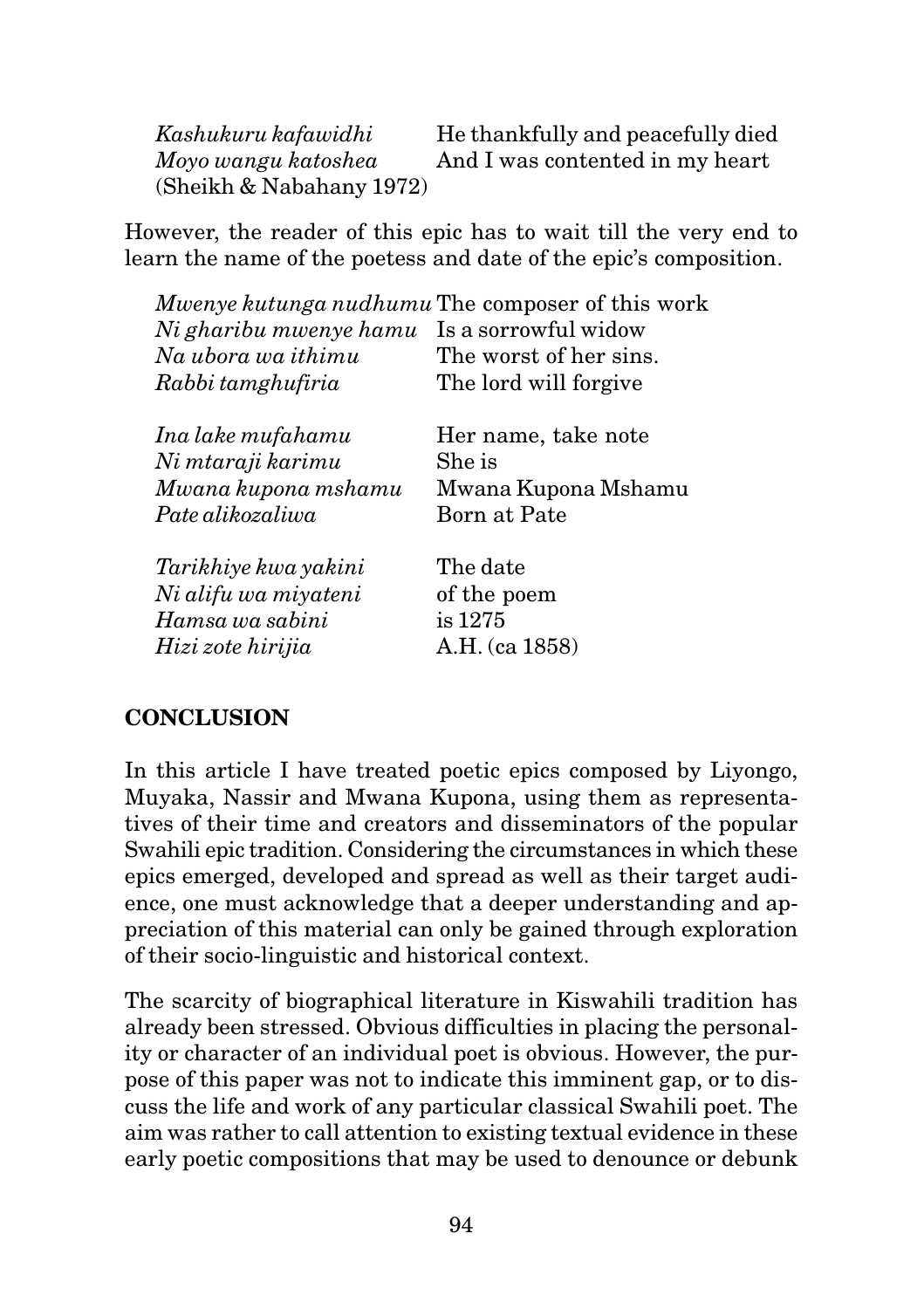the claim often made by critics of oral Swahili (and other African) literature that the authorship of these texts was either collective or anonymous (cf Knappert 1970, 1971, 1979; Alien 1972, 1993; Hichens 1972).

There are extra-textual reasons accounting for this incorrect claim. First, the source of these texts was not clear to the first generation of Western scholars and missionaries. As Knappert (1970: v) notes, the critics failed to notice that "the majority of these texts had been culled from manuscripts written originally in Arabic script by native Swahili scholars before and after the 18th century."

Secondly, epic form was not very popular in the traditional poetry of the Waswahili. It was only used to highlight religious and quasireligious topics after Islamic religion was adopted. Traditionally the *Shairi* or quatrain form was preferred for discussing topics related to everyday life.

Thirdly, composing in verse is a popular form of art among the Waswahili. The few talented poets were and still are contracted or requested to compose for their "clients". The identity of the author was not stressed since the main objective has always been the content of the poem or epic.

Additionally, we have to consider the fact that classical Swahili epics were handed down over the generations and in the course of time were often reinterpreted and re-transliterated from one script to another. It is possible to imagine some loss of detail including that of the original author, and that a degree of originality has been sacrificed in the process, too (Harries 1962).

Thus, as Alien (1977: 26) has acknowledged, given the fluidity and frailty of the Swahili community in the pre-20th century era, it is near impossible to draw a comprehensive or coherent commentary on the nature of oral and written folkloric forms of the time, especially with respect to their authorship. Though as shown in the current article, in some cases there exists little hope.